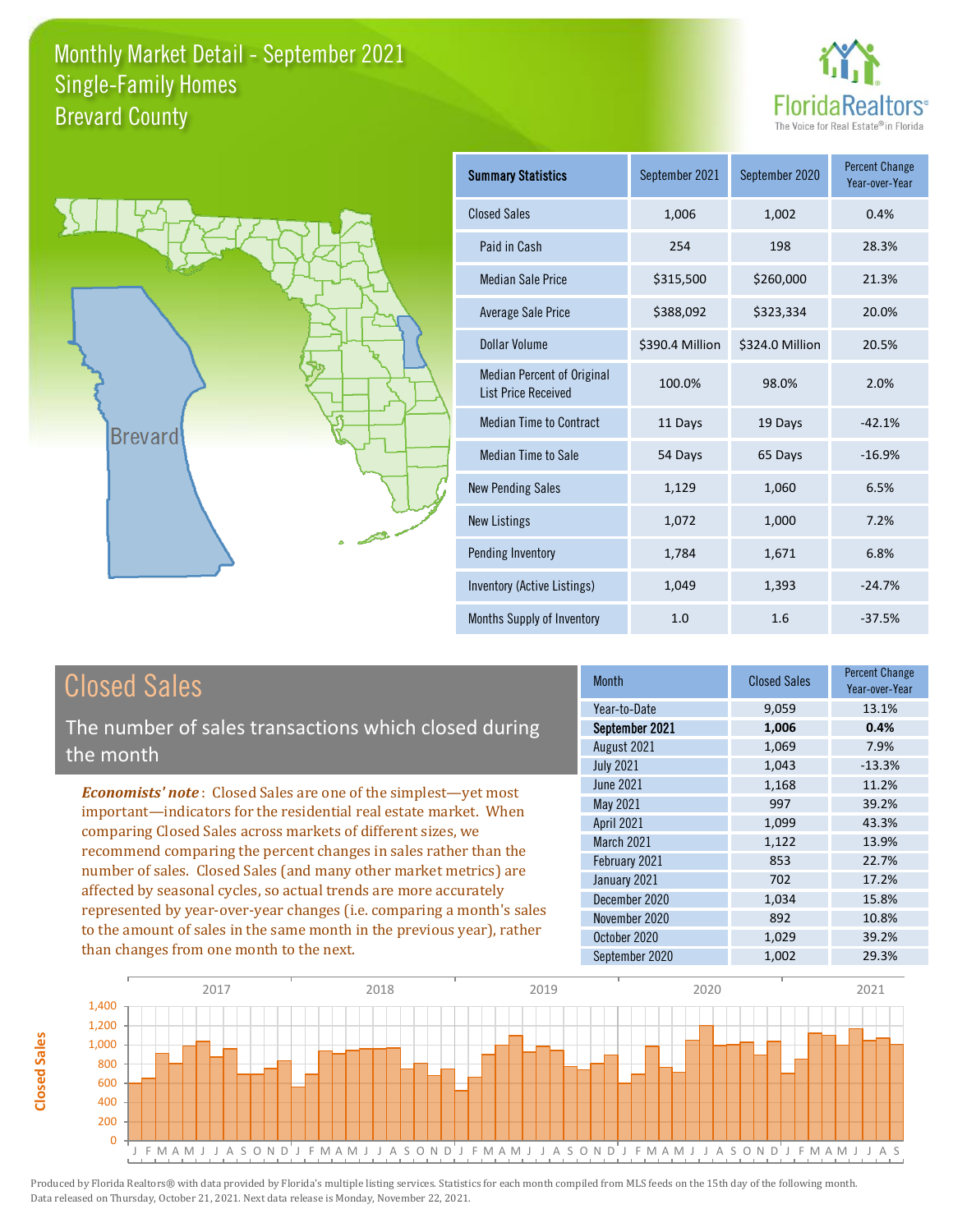this statistic should be interpreted with care.



187 10.0%

| Cash Sales                                                                     | <b>Month</b>      | <b>Cash Sales</b> | <b>Percent Change</b><br>Year-over-Year |
|--------------------------------------------------------------------------------|-------------------|-------------------|-----------------------------------------|
|                                                                                | Year-to-Date      | 2.274             | 52.7%                                   |
| The number of Closed Sales during the month in which                           | September 2021    | 254               | 28.3%                                   |
| buyers exclusively paid in cash                                                | August 2021       | 293               | 61.9%                                   |
|                                                                                | <b>July 2021</b>  | 256               | 17.4%                                   |
|                                                                                | June 2021         | 289               | 68.0%                                   |
|                                                                                | May 2021          | 276               | 124.4%                                  |
| <b>Economists' note:</b> Cash Sales can be a useful indicator of the extent to | <b>April 2021</b> | 295               | 186.4%                                  |
| which investors are participating in the market. Why? Investors are            | <b>March 2021</b> | 258               | 41.0%                                   |
| far more likely to have the funds to purchase a home available up front,       | February 2021     | 197               | 34.9%                                   |
| whereas the typical homebuyer requires a mortgage or some other                | January 2021      | 156               | $-5.5%$                                 |
| form of financing. There are, of course, many possible exceptions, so          | December 2020     | 204               | 21.4%                                   |



## Cash Sales as a Percentage of Closed Sales

The percentage of Closed Sales during the month which were Cash Sales

*Economists' note* : This statistic is simply another way of viewing Cash Sales. The remaining percentages of Closed Sales (i.e. those not paid fully in cash) each month involved some sort of financing, such as mortgages, owner/seller financing, assumed loans, etc.

| Month             | <b>Percent of Closed</b><br>Sales Paid in Cash | <b>Percent Change</b><br>Year-over-Year |
|-------------------|------------------------------------------------|-----------------------------------------|
| Year-to-Date      | 25.1%                                          | 34.9%                                   |
| September 2021    | 25.2%                                          | 27.3%                                   |
| August 2021       | 27.4%                                          | 49.7%                                   |
| <b>July 2021</b>  | 24.5%                                          | 35.4%                                   |
| <b>June 2021</b>  | 24.7%                                          | 50.6%                                   |
| May 2021          | 27.7%                                          | 61.0%                                   |
| <b>April 2021</b> | 26.8%                                          | 100.0%                                  |
| March 2021        | 23.0%                                          | 23.7%                                   |
| February 2021     | 23.1%                                          | 10.0%                                   |
| January 2021      | 22.2%                                          | $-19.3%$                                |
| December 2020     | 19.7%                                          | 4.8%                                    |
| November 2020     | 21.0%                                          | $-0.5%$                                 |
| October 2020      | 18.1%                                          | $-17.4%$                                |
| September 2020    | 19.8%                                          | $-0.5%$                                 |

October 2020 186 14.8%

November 2020

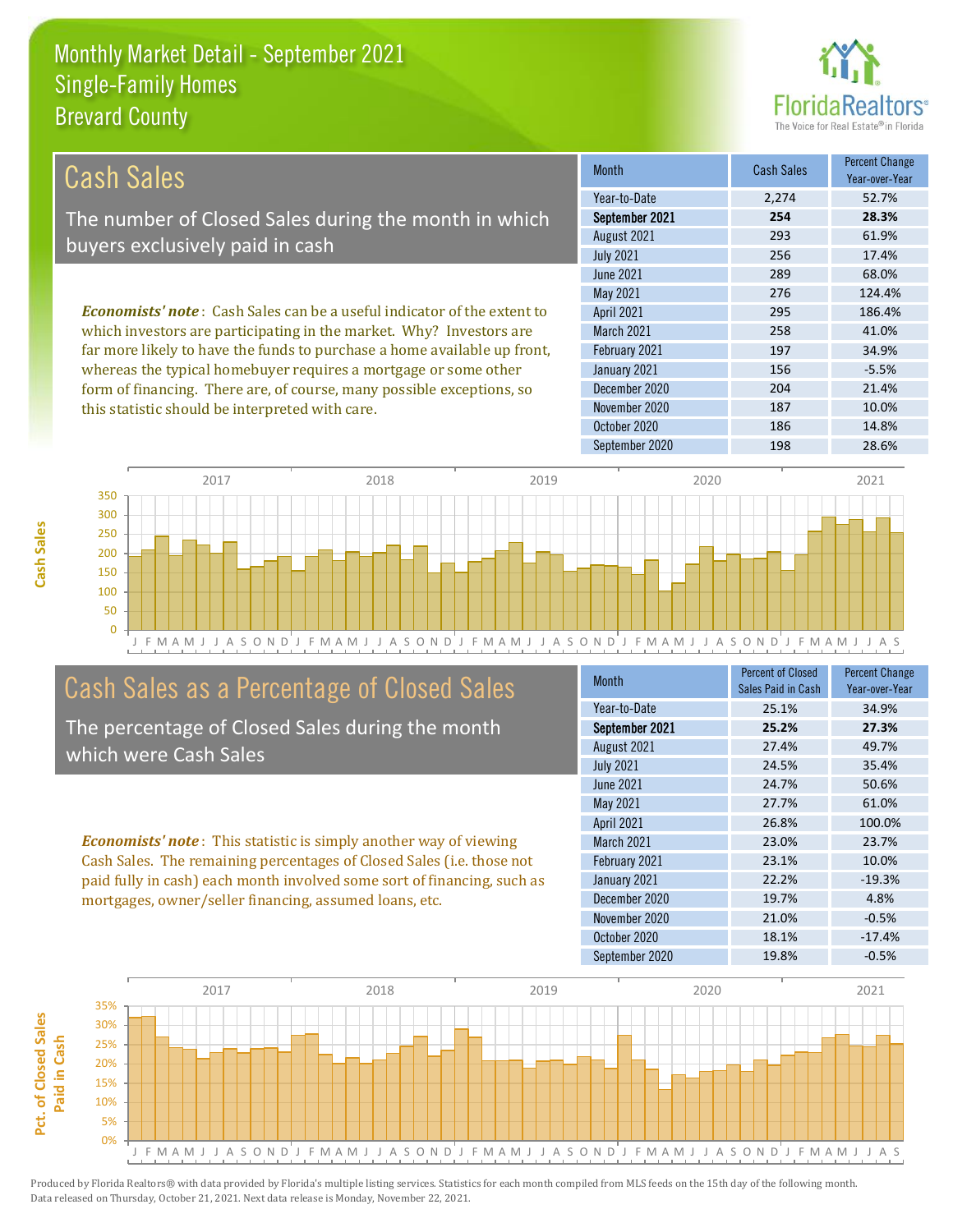

## Median Sale Price

The median sale price reported for the month (i.e. 50% of sales were above and 50% of sales were below)

*Economists' note* : Median Sale Price is our preferred summary statistic for price activity because, unlike Average Sale Price, Median Sale Price is not sensitive to high sale prices for small numbers of homes that may not be characteristic of the market area. Keep in mind that median price trends over time are not always solely caused by changes in the general value of local real estate. Median sale price only reflects the values of the homes that *sold* each month, and the mix of the types of homes that sell can change over time.

| <b>Month</b>      | <b>Median Sale Price</b> | <b>Percent Change</b><br>Year-over-Year |
|-------------------|--------------------------|-----------------------------------------|
| Year-to-Date      | \$299,000                | 16.3%                                   |
| September 2021    | \$315,500                | 21.3%                                   |
| August 2021       | \$325,000                | 21.0%                                   |
| <b>July 2021</b>  | \$322,000                | 20.9%                                   |
| <b>June 2021</b>  | \$314,250                | 20.9%                                   |
| May 2021          | \$290,000                | 16.0%                                   |
| <b>April 2021</b> | \$289,801                | 13.6%                                   |
| March 2021        | \$280,000                | 7.9%                                    |
| February 2021     | \$274,720                | 10.8%                                   |
| January 2021      | \$267,000                | 10.8%                                   |
| December 2020     | \$270,000                | 8.9%                                    |
| November 2020     | \$275,000                | 14.6%                                   |
| October 2020      | \$274,150                | 14.2%                                   |
| September 2020    | \$260,000                | 8.3%                                    |



### Average Sale Price

The average sale price reported for the month (i.e. total sales in dollars divided by the number of sales)

*Economists' note* : Usually, we prefer Median Sale Price over Average Sale Price as a summary statistic for home prices. However, Average Sale Price does have its uses—particularly when it is analyzed alongside the Median Sale Price. For one, the relative difference between the two statistics can provide some insight into the market for higher-end homes in an area.

| <b>Month</b>     | <b>Average Sale Price</b> | <b>Percent Change</b><br>Year-over-Year |
|------------------|---------------------------|-----------------------------------------|
| Year-to-Date     | \$365,515                 | 18.4%                                   |
| September 2021   | \$388,092                 | 20.0%                                   |
| August 2021      | \$389,565                 | 23.2%                                   |
| <b>July 2021</b> | \$390,215                 | 22.5%                                   |
| <b>June 2021</b> | \$375,748                 | 18.2%                                   |
| <b>May 2021</b>  | \$367,768                 | 25.9%                                   |
| April 2021       | \$376,122                 | 23.6%                                   |
| March 2021       | \$339,852                 | 11.5%                                   |
| February 2021    | \$319,959                 | 7.8%                                    |
| January 2021     | \$319,376                 | 12.7%                                   |
| December 2020    | \$335,807                 | 12.3%                                   |
| November 2020    | \$335,521                 | 17.3%                                   |
| October 2020     | \$336,220                 | 22.2%                                   |
| September 2020   | \$323,334                 | 17.6%                                   |

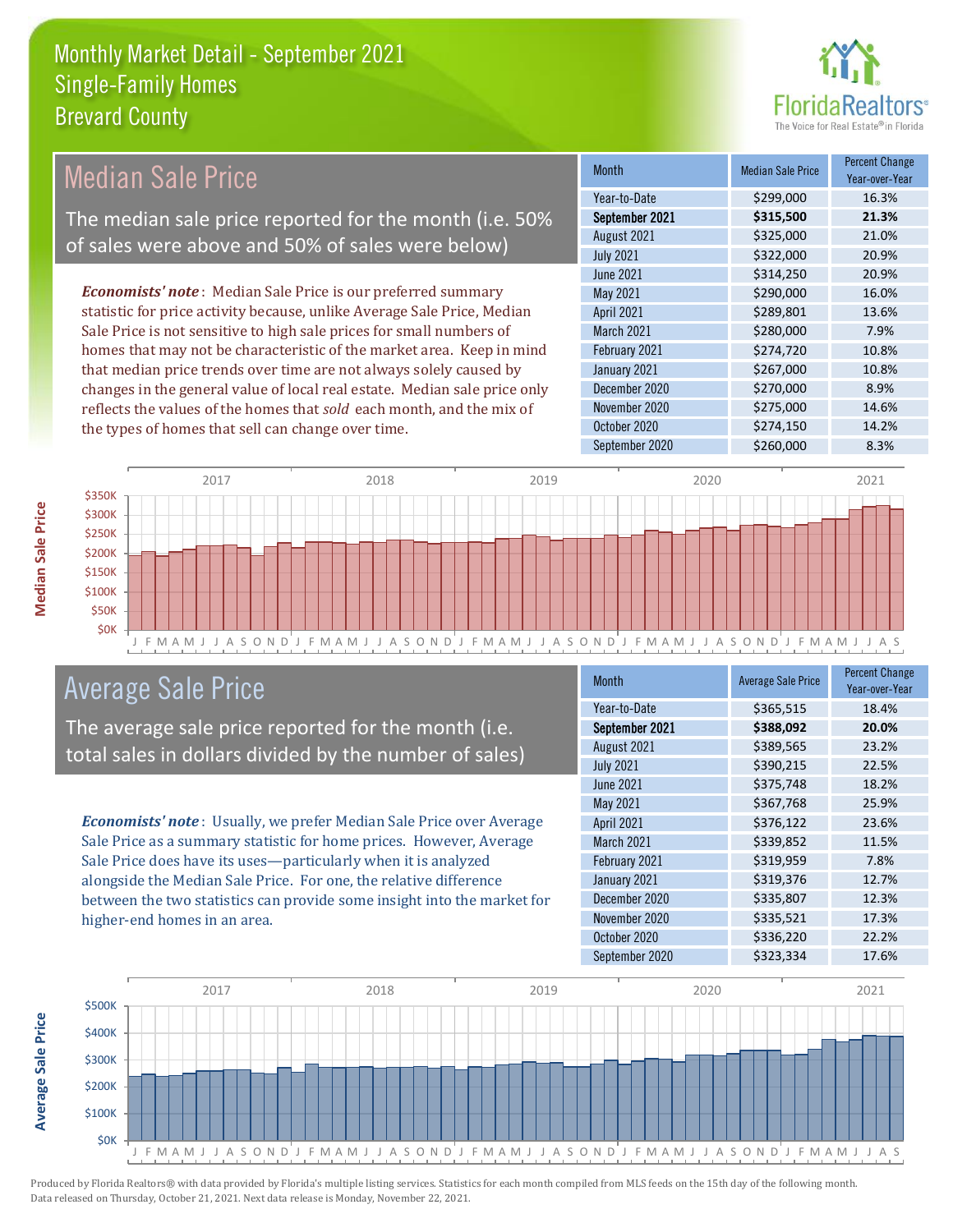

### ollar Volume

The sum of the sale prices for all sales which closed during the month

*Economists' note* : Dollar Volume is simply the sum of all sale prices in a given time period, and can quickly be calculated by multiplying Closed Sales by Average Sale Price. It is a strong indicator of the health of the real estate industry in a market, and is of particular interest to real estate professionals, investors, analysts, and government agencies. Potential home sellers and home buyers, on the other hand, will likely be better served by paying attention to trends in the two components of Dollar Volume (i.e. sales and prices) individually.

| <b>Month</b>      | Dollar Volume   | <b>Percent Change</b><br>Year-over-Year |
|-------------------|-----------------|-----------------------------------------|
| Year-to-Date      | \$3.3 Billion   | 33.9%                                   |
| September 2021    | \$390.4 Million | 20.5%                                   |
| August 2021       | \$416.4 Million | 32.9%                                   |
| <b>July 2021</b>  | \$407.0 Million | 6.2%                                    |
| <b>June 2021</b>  | \$438.9 Million | 31.5%                                   |
| <b>May 2021</b>   | \$366.7 Million | 75.3%                                   |
| <b>April 2021</b> | \$413.4 Million | 77.0%                                   |
| March 2021        | \$381.3 Million | 27.0%                                   |
| February 2021     | \$272.9 Million | 32.3%                                   |
| January 2021      | \$224.2 Million | 32.1%                                   |
| December 2020     | \$347.2 Million | 30.0%                                   |
| November 2020     | \$299.3 Million | 30.0%                                   |
| October 2020      | \$346.0 Million | 70.2%                                   |
| September 2020    | \$324.0 Million | 52.1%                                   |



# Median Percent of Original List Price Received

The median of the sale price (as a percentage of the original list price) across all properties selling during the month

*Economists' note* : The Median Percent of Original List Price Received is useful as an indicator of market recovery, since it typically rises as buyers realize that the market may be moving away from them and they need to match the selling price (or better it) in order to get a contract on the house. This is usually the last measure to indicate a market has shifted from down to up, so it is what we would call a *lagging* indicator.

| <b>Month</b>     | Med. Pct. of Orig.<br><b>List Price Received</b> | <b>Percent Change</b><br>Year-over-Year |
|------------------|--------------------------------------------------|-----------------------------------------|
| Year-to-Date     | 100.0%                                           | 2.7%                                    |
| September 2021   | 100.0%                                           | 2.0%                                    |
| August 2021      | 100.0%                                           | 2.1%                                    |
| <b>July 2021</b> | 100.0%                                           | 2.7%                                    |
| <b>June 2021</b> | 100.0%                                           | 2.7%                                    |
| May 2021         | 100.0%                                           | 2.7%                                    |
| April 2021       | 100.0%                                           | 2.5%                                    |
| March 2021       | 100.0%                                           | 2.8%                                    |
| February 2021    | 98.3%                                            | 1.2%                                    |
| January 2021     | 98.5%                                            | 2.1%                                    |
| December 2020    | 98.4%                                            | 1.5%                                    |
| November 2020    | 98.4%                                            | 1.3%                                    |
| October 2020     | 98.1%                                            | 1.6%                                    |
| September 2020   | 98.0%                                            | 1.0%                                    |



**Dollar Volume**

**Med. Pct. of Orig.** 

Med. Pct. of Orig.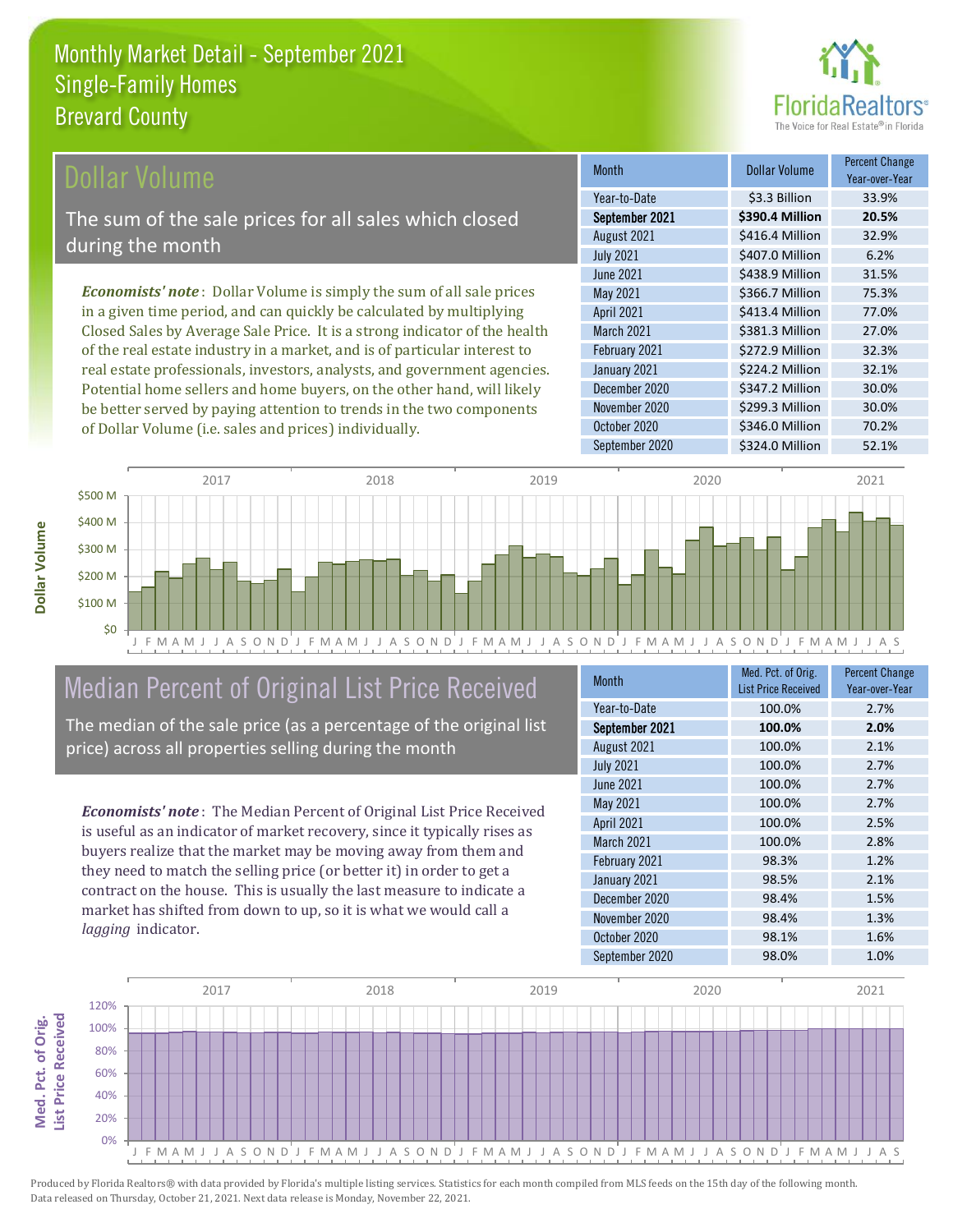

## Median Time to Contract

The median number of days between the listing date and contract date for all Closed Sales during the month

*Economists' note* : Like Time to Sale, Time to Contract is a measure of the length of the home selling process calculated for sales which closed during the month. The difference is that Time to Contract measures the number of days between the initial listing of a property and the signing of the contract which eventually led to the closing of the sale. When the gap between Median Time to Contract and Median Time to Sale grows, it is usually a sign of longer closing times and/or declining numbers of cash sales.

| <b>Month</b>      | Median Time to<br>Contract | <b>Percent Change</b><br>Year-over-Year |
|-------------------|----------------------------|-----------------------------------------|
| Year-to-Date      | 10 Days                    | $-64.3%$                                |
| September 2021    | 11 Days                    | $-42.1%$                                |
| August 2021       | 8 Days                     | $-61.9%$                                |
| <b>July 2021</b>  | 8 Days                     | $-73.3%$                                |
| <b>June 2021</b>  | 8 Days                     | $-78.9%$                                |
| May 2021          | 8 Days                     | $-69.2%$                                |
| <b>April 2021</b> | 10 Days                    | $-50.0%$                                |
| March 2021        | 10 Days                    | $-67.7%$                                |
| February 2021     | 18 Days                    | $-52.6%$                                |
| January 2021      | 15 Days                    | $-58.3%$                                |
| December 2020     | 15 Days                    | $-50.0%$                                |
| November 2020     | 14 Days                    | $-51.7%$                                |
| October 2020      | 19 Days                    | $-50.0%$                                |
| September 2020    | 19 Days                    | $-38.7%$                                |



| _____<br>____<br>_<br>__                                  | __<br>_______________<br>____<br>____           | _<br>____                                       |  |
|-----------------------------------------------------------|-------------------------------------------------|-------------------------------------------------|--|
| ___<br>____<br>____<br>____<br>____<br>____<br>___<br>___ | ____<br>____<br>_<br>_____<br>____<br>___       | ____<br>_______<br>_____                        |  |
| ____<br>_<br>_<br>____<br>__<br>_____<br>___<br>_         | ___<br>____<br>_<br>_<br>_____<br>___<br>_<br>_ | ___<br>____<br>_<br>_<br>_<br>__<br>_<br>_<br>_ |  |
|                                                           |                                                 |                                                 |  |

J F M A M J J A S O N D J F M A M J J A S O N D J F M A M J J A S O N D J F M A M J J A S O N D J F M A M J J A S

# Median Time to Sale

The median number of days between the listing date and closing date for all Closed Sales during the month

*Economists' note* : Time to Sale is a measure of the length of the home selling process, calculated as the number of days between the initial listing of a property and the closing of the sale. *Median* Time to Sale is the amount of time the "middle" property selling this month was on the market. That is, 50% of homes selling this month took *less* time to sell, and 50% of homes took *more* time to sell. Median Time to Sale gives a more accurate picture than Average Time to Sale, which can be skewed upward by small numbers of properties taking an abnormally long time to sell.

| <b>Month</b>     | <b>Median Time to Sale</b> | <b>Percent Change</b><br>Year-over-Year |
|------------------|----------------------------|-----------------------------------------|
| Year-to-Date     | 53 Days                    | $-28.4%$                                |
| September 2021   | 54 Days                    | $-16.9%$                                |
| August 2021      | 48 Days                    | $-28.4%$                                |
| <b>July 2021</b> | 49 Days                    | $-34.7%$                                |
| <b>June 2021</b> | 50 Days                    | $-41.2%$                                |
| May 2021         | 50 Days                    | $-30.6%$                                |
| April 2021       | 53 Days                    | $-15.9%$                                |
| March 2021       | 55 Days                    | $-26.7%$                                |
| February 2021    | 63 Days                    | $-24.1%$                                |
| January 2021     | 65 Days                    | $-17.7%$                                |
| December 2020    | 61 Days                    | $-11.6%$                                |
| November 2020    | 60 Days                    | $-10.4%$                                |
| October 2020     | 66 Days                    | $-14.3%$                                |
| September 2020   | 65 Days                    | $-11.0%$                                |

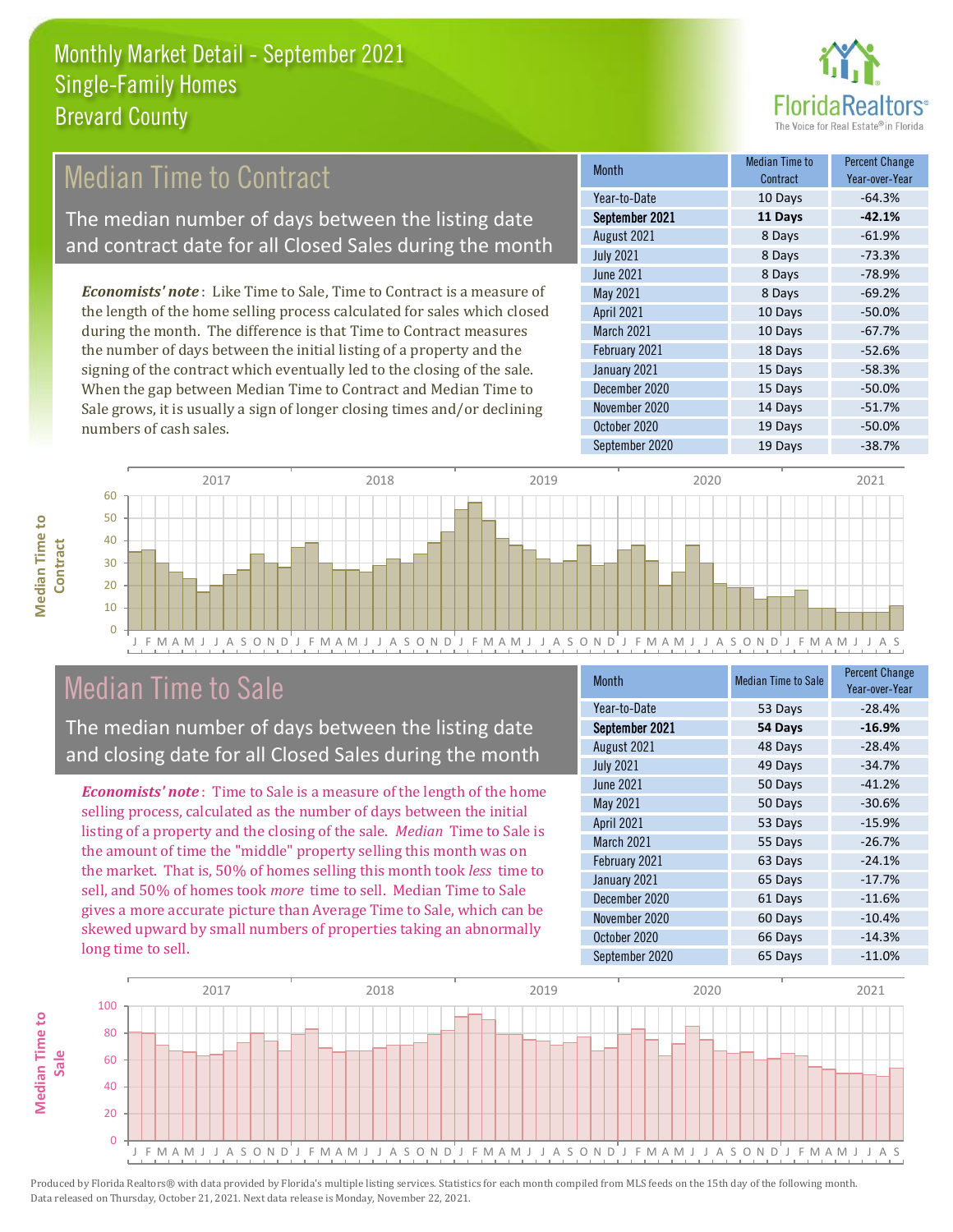

| <b>New Pending Sales</b>                                                      | <b>Month</b>      | <b>New Pending Sales</b> | <b>Percent Change</b><br>Year-over-Year |
|-------------------------------------------------------------------------------|-------------------|--------------------------|-----------------------------------------|
|                                                                               | Year-to-Date      | 10,016                   | 5.6%                                    |
| The number of listed properties that went under                               | September 2021    | 1,129                    | 6.5%                                    |
| contract during the month                                                     | August 2021       | 1,125                    | 3.2%                                    |
|                                                                               | <b>July 2021</b>  | 1,073                    | $-6.5%$                                 |
|                                                                               | June 2021         | 1,043                    | $-19.1%$                                |
| <b>Economists' note:</b> Because of the typical length of time it takes for a | May 2021          | 1,110                    | $-7.8%$                                 |
| sale to close, economists consider Pending Sales to be a decent               | <b>April 2021</b> | 1,153                    | 57.1%                                   |
| indicator of potential future Closed Sales. It is important to bear in        | <b>March 2021</b> | 1,206                    | 29.7%                                   |
| mind, however, that not all Pending Sales will be closed successfully.        | February 2021     | 1,093                    | 1.7%                                    |
| So, the effectiveness of Pending Sales as a future indicator of Closed        | January 2021      | 1,084                    | 13.7%                                   |
| Sales is susceptible to changes in market conditions such as the              | December 2020     | 822                      | 19.5%                                   |
| availability of financing for homebuyers and the inventory of                 | November 2020     | 912                      | 10.1%                                   |



# New Listings

distressed properties for sale.

The number of properties put onto the market during the month

*Economists' note* : New Listings tend to rise in delayed response to increasing prices, so they are often seen as a lagging indicator of market health. As prices rise, potential sellers raise their estimations of value—and in the most recent cycle, rising prices have freed up many potential sellers who were previously underwater on their mortgages. Note that in our calculations, we take care to not include properties that were recently taken off the market and quickly relisted, since these are not really *new* listings.

| <b>Month</b>      | <b>New Listings</b> | <b>Percent Change</b><br>Year-over-Year |
|-------------------|---------------------|-----------------------------------------|
| Year-to-Date      | 10,149              | 6.7%                                    |
| September 2021    | 1,072               | 7.2%                                    |
| August 2021       | 1,172               | 23.5%                                   |
| <b>July 2021</b>  | 1,270               | 12.2%                                   |
| <b>June 2021</b>  | 1,228               | 23.7%                                   |
| May 2021          | 1,116               | $-2.1%$                                 |
| <b>April 2021</b> | 1,192               | 31.9%                                   |
| March 2021        | 1,094               | $-10.0%$                                |
| February 2021     | 1,023               | $-7.8%$                                 |
| January 2021      | 982                 | $-8.2%$                                 |
| December 2020     | 817                 | 8.9%                                    |
| November 2020     | 888                 | $-7.4%$                                 |
| October 2020      | 1,144               | 4.8%                                    |
| September 2020    | 1,000               | 10.0%                                   |

September 2020 1,060 35.2%

October 2020 1,103 18.0%



Produced by Florida Realtors® with data provided by Florida's multiple listing services. Statistics for each month compiled from MLS feeds on the 15th day of the following month. Data released on Thursday, October 21, 2021. Next data release is Monday, November 22, 2021.

**New Listings**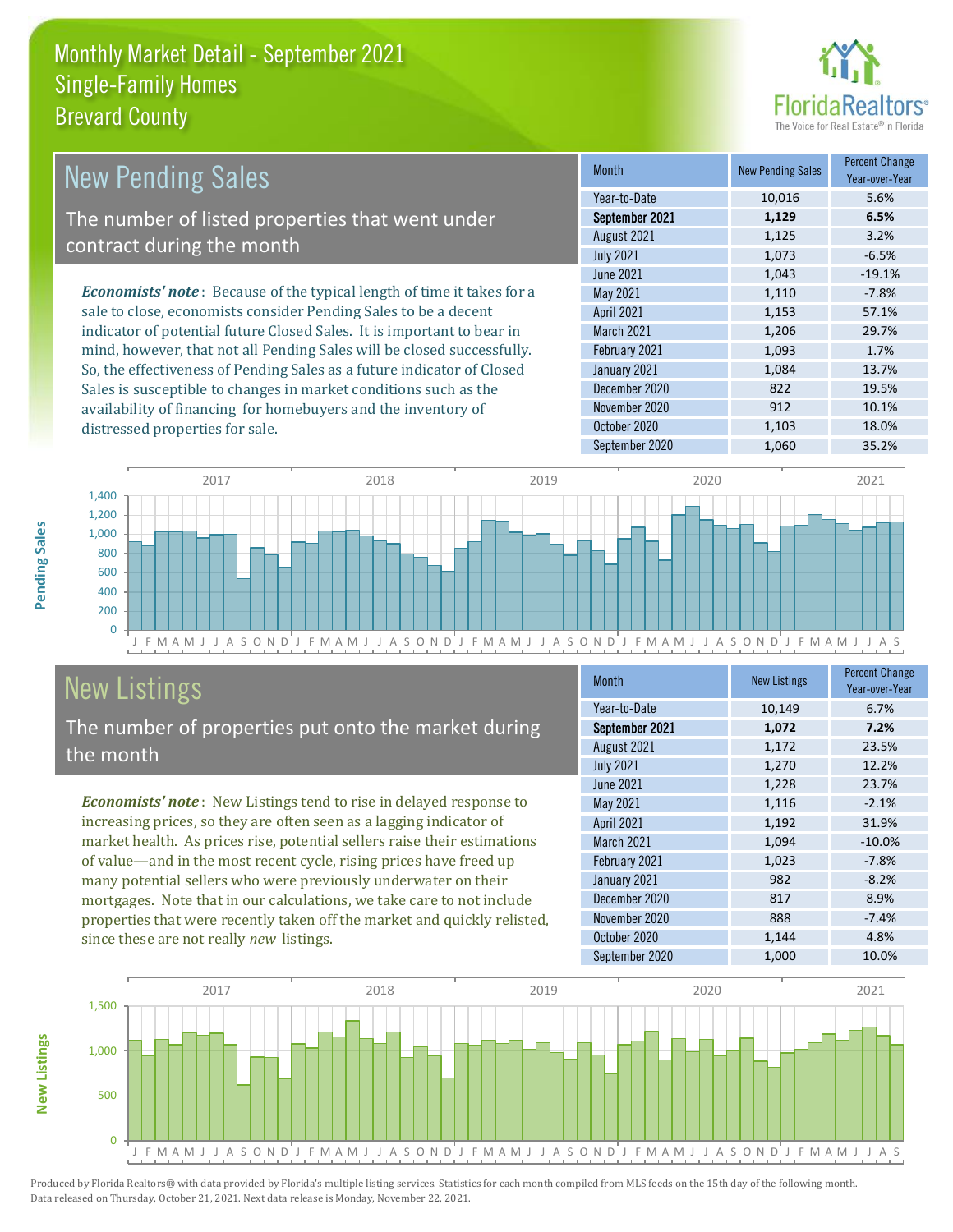

# *Economists' note* : There are a number of ways to define and calculate Inventory (Active Listings) The number of property listings active at the end of the month

Inventory. Our method is to simply count the number of active listings on the last day of the month, and hold this number to compare with the same month the following year. Inventory rises when New Listings are outpacing the number of listings that go off-market (regardless of whether they actually sell). Likewise, it falls when New Listings aren't keeping up with the rate at which homes are going off-market.

| Month                    | Inventory | <b>Percent Change</b><br>Year-over-Year |
|--------------------------|-----------|-----------------------------------------|
| <b>YTD (Monthly Avg)</b> | 967       | $-51.4%$                                |
| September 2021           | 1,049     | $-24.7%$                                |
| August 2021              | 1,124     | $-25.9%$                                |
| <b>July 2021</b>         | 1,093     | $-35.4%$                                |
| <b>June 2021</b>         | 931       | $-47.3%$                                |
| May 2021                 | 773       | $-65.2%$                                |
| <b>April 2021</b>        | 833       | $-65.8%$                                |
| March 2021               | 813       | $-65.9%$                                |
| February 2021            | 984       | $-56.0%$                                |
| January 2021             | 1,106     | $-51.3%$                                |
| December 2020            | 1,258     | $-43.7%$                                |
| November 2020            | 1,332     | $-42.9%$                                |
| October 2020             | 1,375     | $-41.4%$                                |
| September 2020           | 1,393     | $-39.8%$                                |



# Months Supply of Inventory

An estimate of the number of months it will take to deplete the current Inventory given recent sales rates

*Economists' note* : MSI is a useful indicator of market conditions. The benchmark for a balanced market (favoring neither buyer nor seller) is 5.5 months of inventory. Anything higher is traditionally a buyers' market, and anything lower is a sellers' market. There is no single accepted way of calculating MSI. A common method is to divide current Inventory by the most recent month's Closed Sales count, but this count is a usually poor predictor of future Closed Sales due to seasonal cycles. To eliminate seasonal effects, we use the 12-month average of monthly Closed Sales instead.

| <b>Month</b>             | <b>Months Supply</b> | <b>Percent Change</b><br>Year-over-Year |
|--------------------------|----------------------|-----------------------------------------|
| <b>YTD (Monthly Avg)</b> | 1.0                  | $-56.5%$                                |
| September 2021           | 1.0                  | $-37.5%$                                |
| August 2021              | 1.1                  | $-38.9%$                                |
| <b>July 2021</b>         | 1.1                  | $-45.0%$                                |
| June 2021                | 0.9                  | $-57.1%$                                |
| May 2021                 | 0.8                  | $-70.4%$                                |
| <b>April 2021</b>        | 0.9                  | $-69.0%$                                |
| <b>March 2021</b>        | 0.9                  | $-66.7%$                                |
| February 2021            | 1.1                  | $-57.7%$                                |
| January 2021             | 1.2                  | $-53.8%$                                |
| December 2020            | 1.4                  | $-46.2%$                                |
| November 2020            | 1.5                  | $-46.4%$                                |
| October 2020             | 1.5                  | $-46.4%$                                |
| September 2020           | 1.6                  | $-42.9%$                                |

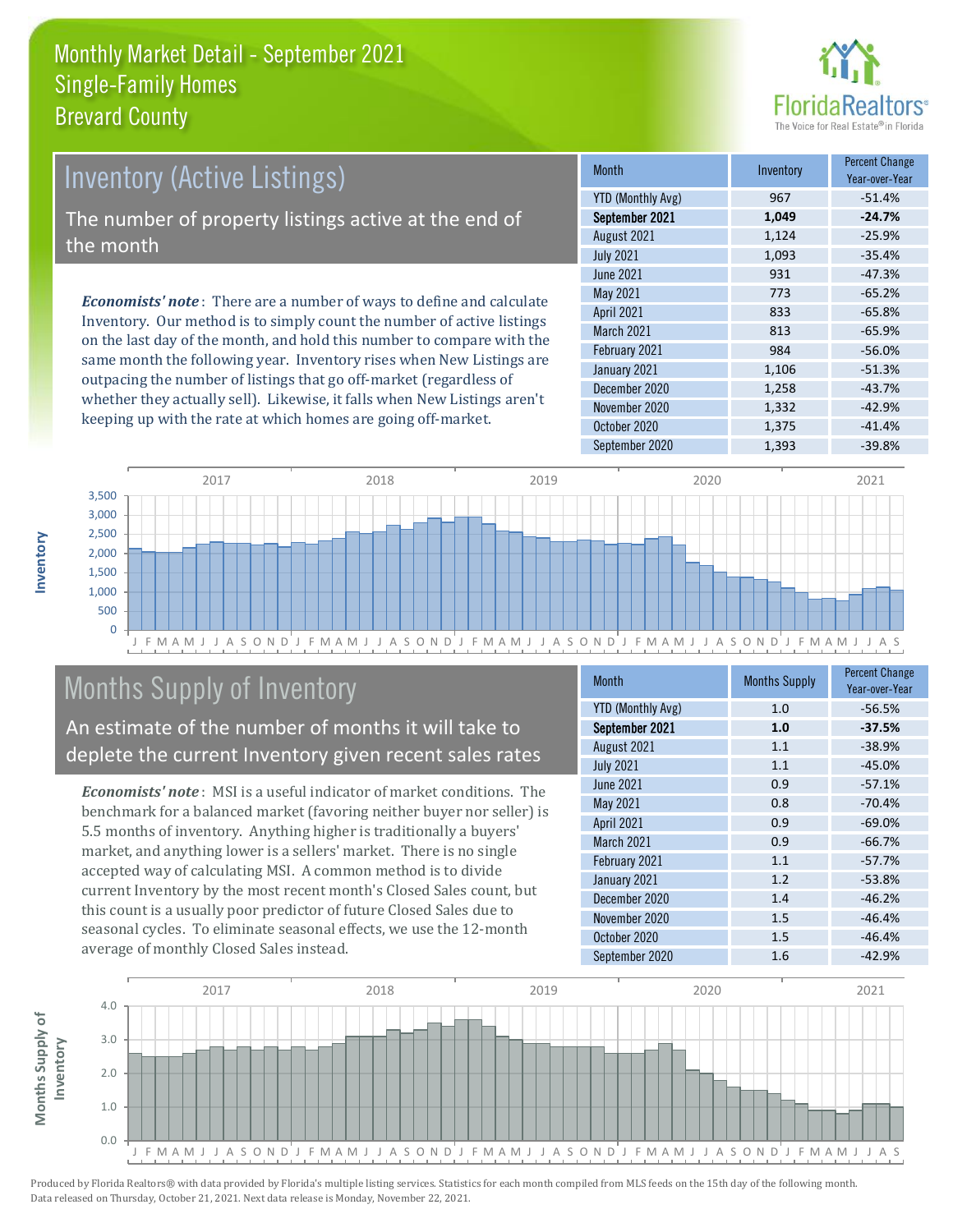

#### $$100,000 - $149,999$  21  $-61.1\%$ Sale Price Closed Sales Percent Change Year-over-Year Less than \$50,000 1 1 -50.0%  $$50.000 - $99.999$  3 -76.9% \$150,000 - \$199,999 79 -42.3% \$200,000 - \$249,999 135 -43.0% \$400,000 - \$599,999 191 31.7% \$600,000 - \$999,999 79 64.6% *Economists' note:* Closed Sales are one of the simplest—yet most important—indicators for the residential real estate market. When comparing Closed Sales across markets of different sizes, we recommend comparing the percent changes in sales rather than the number of sales. Closed Sales (and many other market metrics) are affected by seasonal cycles, so actual trends are more accurately represented by year-over-year changes (i.e. comparing a month's sales to the amount of sales in the same month in the previous year), rather than changes from one month to the next. \$1,000,000 or more 28 28 33.3% \$250,000 - \$299,999 202 5.8% \$300,000 - \$399,999 267 73.4% 250 300 September 2020 September 2021 200 250 300 Closed Sales by Sale Price The number of sales transactions which closed during the month

#### $\Omega$ 50 100 150 200 Less than \$50,000 \$50,000 \$99,999 \$100,000 \$149,999 \$150,000 - \$199,999 \$200,000 - \$249,999 \$250,000 - \$299,999 \$300,000 - \$399,999 \$400,000 - \$599,999 \$600,000 - \$999,999 \$1,000,000 or more

#### Median Time to Contract by Sale Price The median number of days between the listing date and contract date for all Closed Sales during the month

*Economists' note* : Like Time to Sale, Time to Contract is a measure of the length of the home selling process calculated for sales which closed during the month. The difference is that Time to Contract measures the number of days between the initial listing of a property and the signing of the contract which eventually led to the closing of the sale. When the gap between Median Time to Contract and Median Time to Sale grows, it is usually a sign of longer closing times and/or declining numbers of cash sales.

| Sale Price            | Median Time to<br>Contract | <b>Percent Change</b><br>Year-over-Year |
|-----------------------|----------------------------|-----------------------------------------|
| Less than \$50,000    | 7 Days                     | $-12.5%$                                |
| $$50,000 - $99,999$   | 53 Days                    | 6.0%                                    |
| $$100,000 - $149,999$ | 22 Days                    | 46.7%                                   |
| \$150,000 - \$199,999 | 13 Days                    | $-7.1%$                                 |
| \$200,000 - \$249,999 | 10 Days                    | $-28.6%$                                |
| \$250,000 - \$299,999 | 7 Days                     | $-61.1%$                                |
| \$300,000 - \$399,999 | 10 Days                    | $-52.4%$                                |
| \$400,000 - \$599,999 | 10 Days                    | $-64.3%$                                |
| \$600,000 - \$999,999 | 18 Days                    | $-64.7%$                                |
| \$1,000,000 or more   | 29 Days                    | $-73.9%$                                |



**Median Time to Contract Median Time to Contract**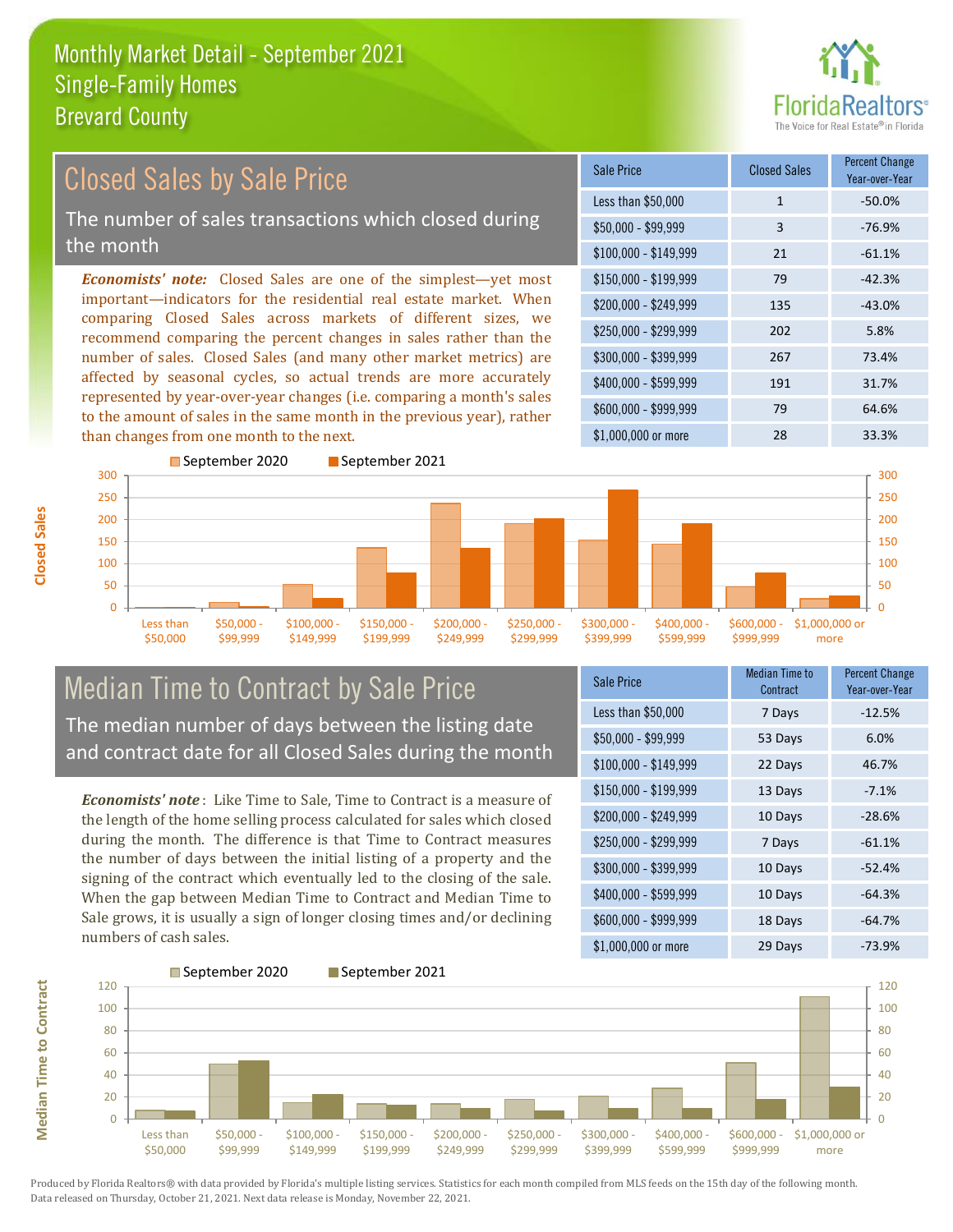

# New Listings by Initial Listing Price

The number of properties put onto the market during the month

*Economists' note:* New Listings tend to rise in delayed response to increasing prices, so they are often seen as a lagging indicator of market health. As prices rise, potential sellers raise their estimations of value—and in the most recent cycle, rising prices have freed up many potential sellers who were previously underwater on their mortgages. Note that in our calculations, we take care to not include properties that were recently taken off the market and quickly relisted, since these are not really *new* listings.

| <b>Initial Listing Price</b> | <b>New Listings</b> | <b>Percent Change</b><br>Year-over-Year |
|------------------------------|---------------------|-----------------------------------------|
| Less than \$50,000           | 0                   | $-100.0%$                               |
| $$50,000 - $99,999$          | 7                   | $-22.2%$                                |
| $$100,000 - $149,999$        | 21                  | $-46.2%$                                |
| $$150,000 - $199,999$        | 54                  | $-53.8%$                                |
| \$200,000 - \$249,999        | 136                 | $-26.1%$                                |
| \$250,000 - \$299,999        | 204                 | 7.9%                                    |
| \$300,000 - \$399,999        | 354                 | 60.2%                                   |
| \$400,000 - \$599,999        | 183                 | 35.6%                                   |
| \$600,000 - \$999,999        | 82                  | 13.9%                                   |
| $$1,000,000$ or more         | 31                  | $-3.1%$                                 |



#### Inventory by Current Listing Price The number of property listings active at the end of the month

*Economists' note* : There are a number of ways to define and calculate Inventory. Our method is to simply count the number of active listings on the last day of the month, and hold this number to compare with the same month the following year. Inventory rises when New Listings are outpacing the number of listings that go off-market (regardless of whether they actually sell). Likewise, it falls when New Listings aren't keeping up with the rate at which homes are going off-market.

| <b>Current Listing Price</b> | Inventory    | <b>Percent Change</b><br>Year-over-Year |
|------------------------------|--------------|-----------------------------------------|
| Less than \$50,000           | $\mathbf{1}$ | $-66.7%$                                |
| $$50,000 - $99,999$          | 6            | $-33.3%$                                |
| $$100,000 - $149,999$        | 18           | $-63.3%$                                |
| $$150,000 - $199,999$        | 72           | $-49.7%$                                |
| \$200,000 - \$249,999        | 84           | $-54.1%$                                |
| \$250,000 - \$299,999        | 179          | $-23.2%$                                |
| \$300,000 - \$399,999        | 258          | $-5.8%$                                 |
| \$400,000 - \$599,999        | 194          | $-15.7%$                                |
| \$600,000 - \$999,999        | 140          | $-22.2%$                                |
| \$1,000,000 or more          | 97           | 9.0%                                    |



Produced by Florida Realtors® with data provided by Florida's multiple listing services. Statistics for each month compiled from MLS feeds on the 15th day of the following month. Data released on Thursday, October 21, 2021. Next data release is Monday, November 22, 2021.

**Inventory**